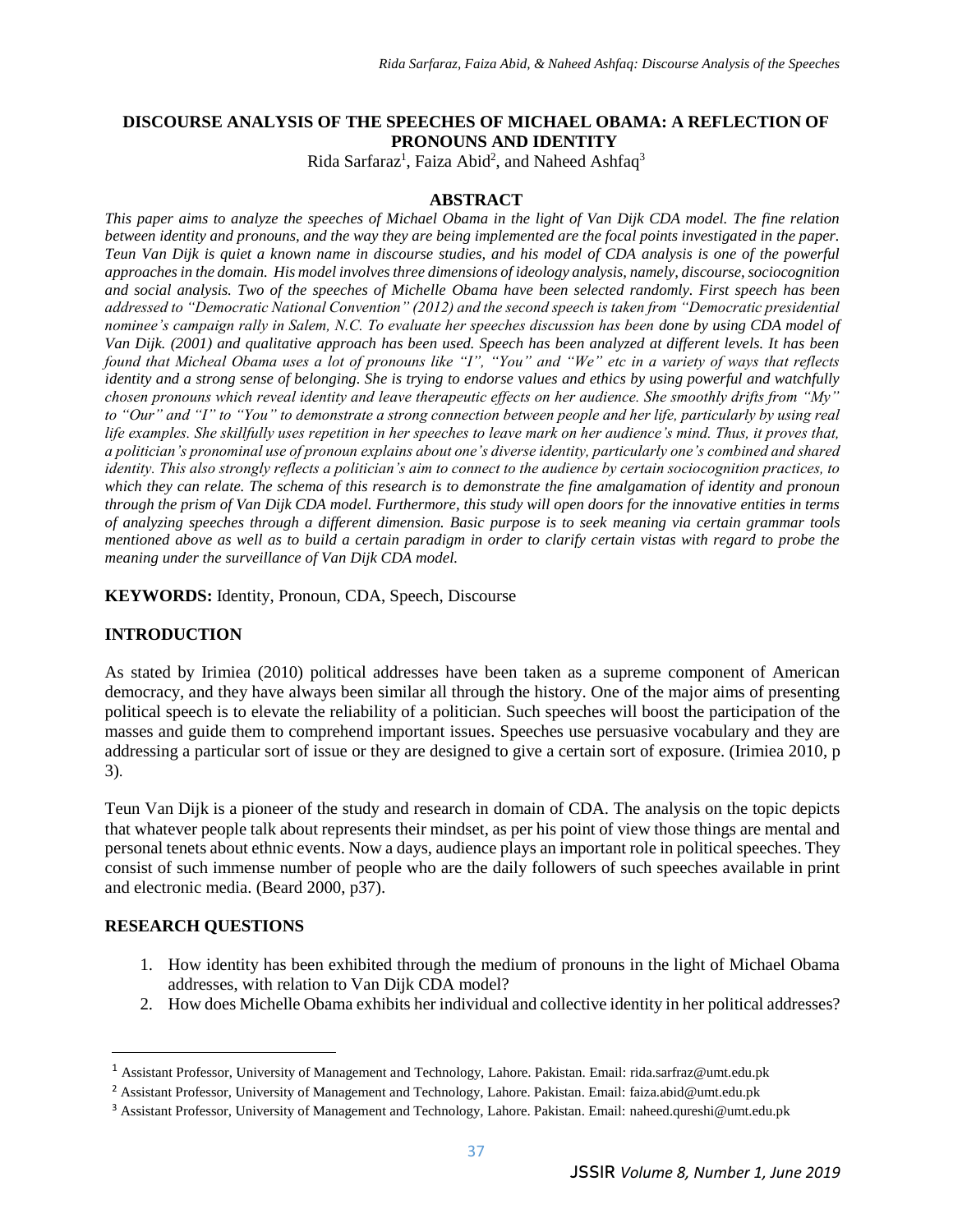### **LITERATURE REVIEW**

### **Van Dijk CDA Model**

Van Dijk CDA model exhibits that whatever people talk about represent their mindset. Those things are mental as well as personal tenets about ethnic events. Furthermore, he talks about other positive and negative self-representation or other representation. In addition to that, Van Dijk offers some practical principles, guidelines and such claims that do not come under any special school or approach. He does not consider CDA as a branch of discourse analysis, like conversation analysis or psycho discourse analysis so he recommends the researcher to look at critical discourse analysis as an interdisciplinary approach and advices researchers to take an eclectic approach towards it.

Van Dijk (1995) basically sees discourse analysis as ideology analysis, because according to his point of view, ideologies are not solely articulated and replicated in discourse and communication, counting nonverbal semiotic messages as well, for instance pictures, photographs and movies. He investigates ideologies according to 3 parts which are social analysis, cognitive analysis and discourse analysis. Over here cognition refers to personal and social cognition, beliefs, goals, values, emotions, and other mental structures.

### **Pronouns and identity**

Pronouns are considered as an entity of words which are capable to emerge in the position of existing words, mainly a lot of nouns, other pronouns or noun phrases. Particularly they are used primarily as a way for the orator or writer to avoid repetition (the Oxford Dictionaries). According to Collins (1990), there are numerous kinds of pronouns: personal, reflexive, possessive, indefinite, demonstrative, reciprocal, relative and interrogative.

The personal pronouns are used to pin point the concerned audience that the speaker is communicating with, or about and it can also be used as a source for him to refer to himself. Therefore, the subjective personal pronouns are referring to a subject complement or subject of a clause that comprises of I, we, you, he, she, it and they. Whereas, objective personal pronouns refers to the same people or things presented as the corresponding subject pronouns (Collins 1990:29). Object pronouns are used like the object, subject complement or prepositional complement of a clause (Quirk et al. 1972). Moreover, he said that the objective personal pronouns are: me, us, you, him, her, it and them.

Politicians employ the pronoun "I" to exhibit themselves as individuals and to articulate their own viewpoint, while stressing on one's fine qualities and achievements (Bramley 2001). The pronoun "You" is used by the orator to concentrate on parts of, or the whole spectators. Mine, my, our(s), your(s), his, hers and their(s) are known as possessive pronouns. They are used to discuss about how things or people are associated with different entities. The orator points out that something is strictly associated with something or someone by mentioning a possessive pronoun.

Personal pronouns play a vital role in political addresses; they give the thought of whom the orator in question relates to. According to Beard (2000), the pronominal preferences made in political speeches are also appealing because they make a significant influence on the overall effect. Politicians exhibit themselves as being capable to recognize themselves with the needs, interests, and demands of the followers . Furthermore, politicians through their speeches persuade their audience and also to opponents in such way to be recognized as fine politicians. According to Allen 2007, a way of attaining this is by deliberately making use of particular personal pronouns that relates to themselves or others.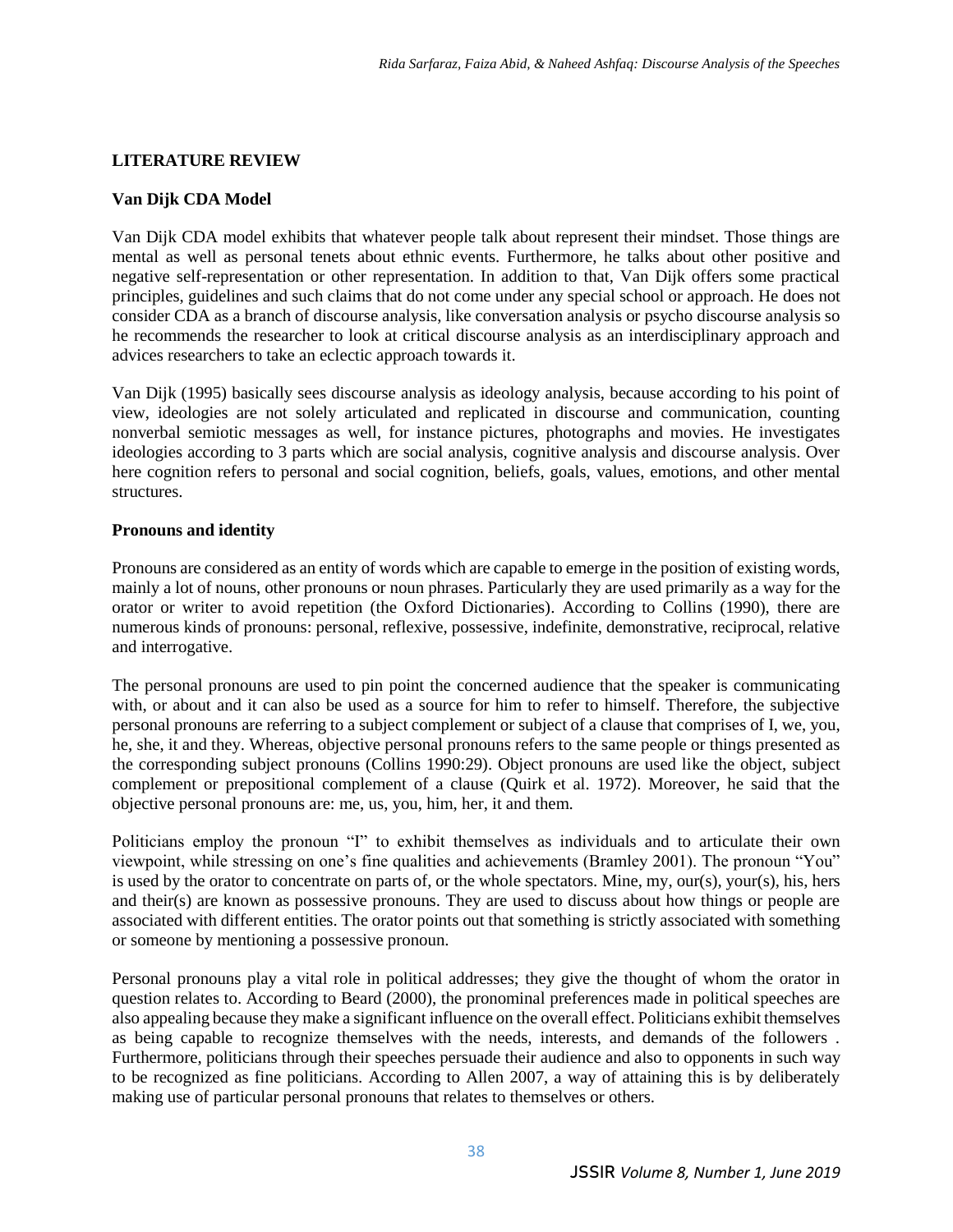Moreover, identity is always evolving. It builds surface into an interaction. In the process of discourse, individuals connect in such a way where each spokesman puts himself in a societal affiliation with others in the communication and specifies his position in the process. The utmost prominent purpose of identity is as a conceptual entity that combines a community (Jansen 1999). Identity is identified linguistically via differential use of pronouns and it is one of the major sources. Regardless of the fact that the focal point in linguistics had always been on the basis of syntactic properties of pronouns, whereas ignoring its social (and indexical) nature (Mühlhäusler & Harré 1990).

According to Bramley (2001), 'You' is a complex and a generic pronoun that can be utilized to normal or common form which can be referred to anyone. He furthermore elaborates that the pronoun 'We' can be used to call upon a group relationship or a communal identity, it also creates severance between us and them. He also suggests that a politician's pronominal selection of pronoun points out his or her diverse identity, particularly individual, combined or shared identity.

'We' is a central and mostly used pronoun in political addresses and it conveys 'institutional identity'. It is also used to disconnect 'us' from 'them'. While adding an 'us' and 'them' segregates the orator and creates a representation of an entity he belongs to in a positive and the negative connotation.

## **METHODOLOGY**

This is a qualitative research. Two speeches of Micheal Obama have been selected randomly for the discussion. Van Dijk CDA model has been used for the analysis of the speeches of Michael Obama. Chosen texts is descriptive and have been investigated while keeping in mind the very scrutiny of fine relation between identity and pronouns, and the way they are being implemented.Therefore, the very scheme of methodology encompasses society, cognition and discourse and the fine amalgamation of three.

### **DISCUSSION**

The analysis of Michelle Obama's speeches reveals that whatever people say, actually represents their mind set. It is their abstract mental system which depicts their socially shared attitudes. It also exhibits their mental and personal views which are specifically mirroring their belief. A speaker should have clear principles and goals to communicate that is where Michael Obama gets success because she has a clear socio political position and she knows how to make connections. Her speeches have strong streaks of magnetic waves that attract not only audience rather introduces a whole new horizon that encompasses Van Dijk CDA model.

While keeping in mind the very essence of socio cognition, researchers have scrutinized her speeches and found that the various ways in which people process social information. Micheal Obama not only presents the socio cognitive streaks but also interprets the connection among people and leaders. Talking in the perspective of integrating masses in the speeches and filling the gap via specific pronouns, researchers reached on the analysis that she has somehow knitted well the use of vocabulary and then the very spirit lies in the socio cognition of her remarkable speeches.

The very notion depicted in Van Dijk CDA model triggers the essence of these speeches. Van Dijk urges on the fact that like conversational analysis and psycho discourse he does not considers CDA as a branch of discourse analysis so he recommends the researchers to view CDA as an interdisciplinary and adaptan eclectic approach towards it.Eclectic methodology develops certain ideologies which help to create the ideal treatment of the concern phenomena. Micheal Obama speeches have been explored with regards to a certain rubric that encapsulate the wide range of pronouns and identity that she has vocalized and seemingly visible in her speeches. Therefore, the researcher has opted for the eclectic approach to probe through certain reasons for instance strong use of pronouns and identity.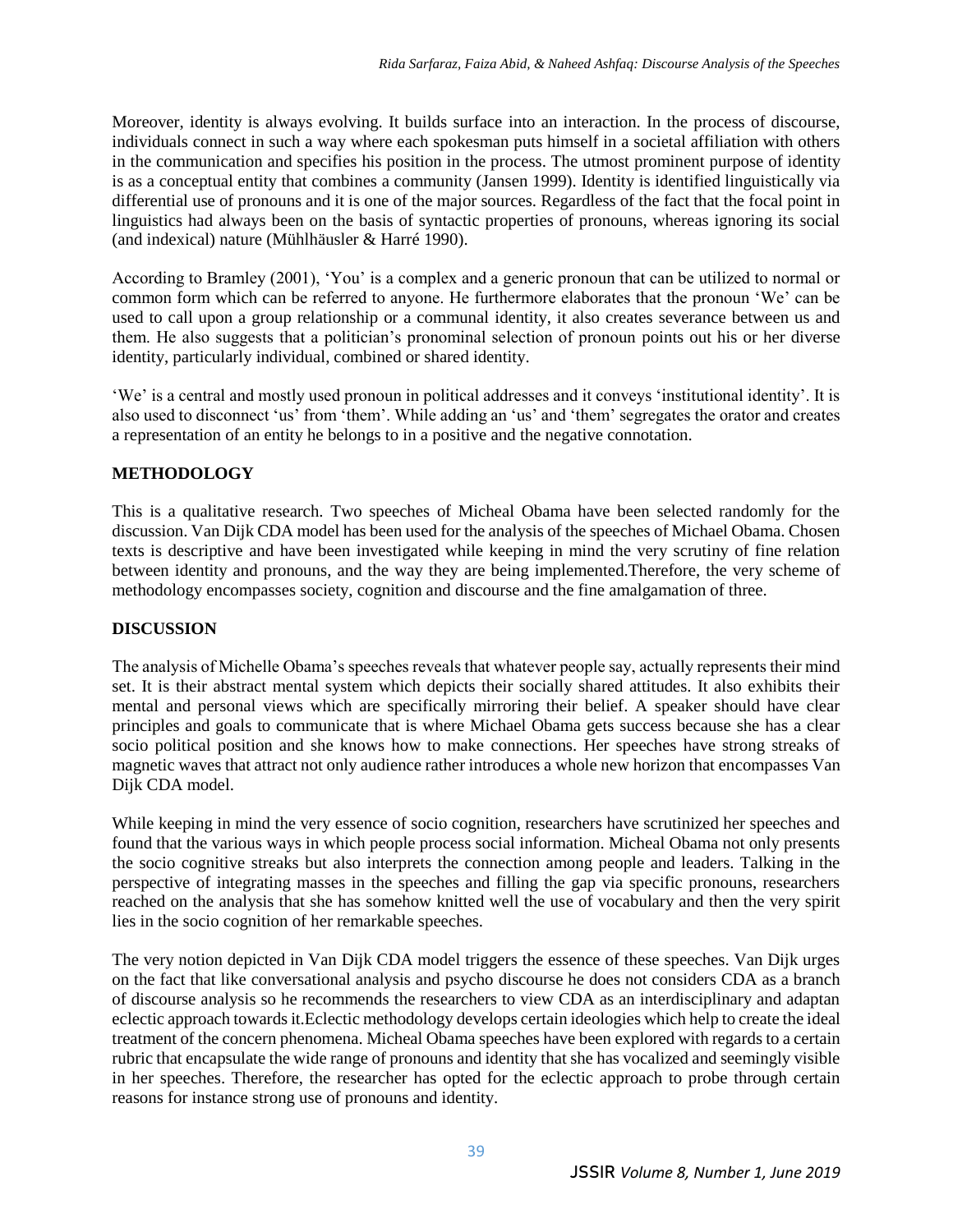#### **Use of first person pronoun**

She has placed the pronoun "I", "You" and "We" as an authenticity to justify her aura being first lady and at the same time we find the glimpse of the very soul of determination, a strong will that is illuminating through her expression. The researchers have also probed the fact that various emotional streaks are luminous or visible with the collaboration of personal pronoun "I". By delivering stances like "I have seen", "I mean there", "I was certain", "I still had", "I was worried", "I knew, I love", "I just want", "As We look into", "We think about", "We take", "We take", "We are worried", "You see", "Let me tell you", "We go high", "We are making", "You may have seen", "You are trying" etc portrays the use of personal pronoun s and identity. We find traces of high motivation mingled with the fine choice of wording that is surprisingly gripping the audience and of course targeting all genre of audience.

### **Use of anaphora or repetition**

There is much repetition in her addresses that exhibits her desireto reach out to the common everyday people for example "I have seen it", "I loved", "I see", "Let me tell you", I respect Hillary" etc which shows her persistence towards herstance of making connections with people.

#### **Use of real life examples**

By giving real life examples of her parents' life and her life before and after marriage she is trying to inspirepeopleby transferring the inspiration to lead a happy and satisfied life. She is also depicting how contented they were in normal circumstances. Hermessage of hard work and setting examples for her fellow men (Americans) to follow is very clear and motivating. Moreover, her authentic views help people to connect with her vision that is crystal clear.

### **Use of identity words**

It is quite evident in the beginning that the severe sense of identity and belonging has been conveyed by her speeches. A strong urge to get noticed seem quiet intense. The word "Let me" signifies the fine opportunity to speak and owning that right and at the same time feeling the responsibility. stances like "I have seen", "I mean there", "I was certain", "I still had", "I was worried", "I knew, I love", "I just want", "As We look into", "We think about", "We take", "We take", "We are worried", "You see", "Let me tell you", "We go high", "We are making", "You may have seen", "You are trying" etc also proves the use of identity word and identity reflected by the use of powerful vocabulary.

### **Therapeutic effects in the light of pronoun and identity**

It has been observed that she is tackling audience with therapeutic effects of her carefully chosen words. Her expression acts as a healing and encouraging agent to the listeners. She has made her aura strong enough to take the responsibility while using, "I", "me", "You", "our". She is using diction very appropriately to take it as an instrument that can break the barriers between her and people. Micheal swiftly drifts from "I" to "You" and then to "us".She is being comfortable in vocalizing her emotions such as "Whoa", "Well", "Wow" and words like "Folks", "Guys". At the same time, we are exposing to the valuable encouragement that she has offered to her audience. Her sense of belonging gives the traumatized people therapeutic effects that is diminishing the sufferings and giving them hope. It seems that whenever she is in front of the audience, she is just not a lady; she is not just a "first lady", rather a whole package of grace, patriotism and sobriety. Moreover, she has the extraterrestrial power to transcend people, a certain chemistry that has therapeutic outcome.

### **Promoting values and ethics in the light of pronoun and identity**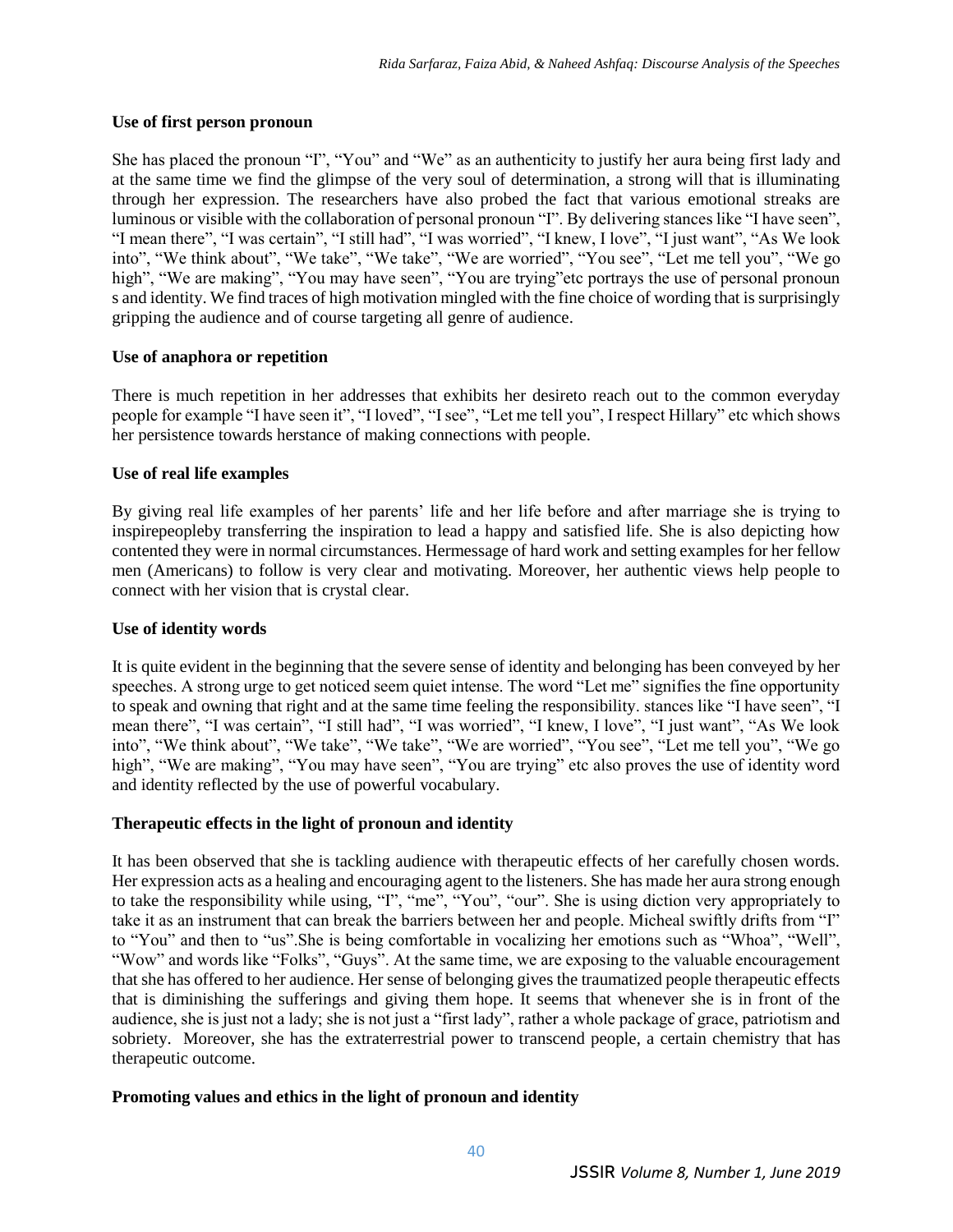She seems to be a family-oriented lady who is strong and at the same time she is fully in control of hersanity. Her strong inclination towards family values actually gives us the very flavor of American dream that is lost yet achievable as well as it encapsulates the very schema of identity. In the speeches of Michael Obama she is integrating values and ethics by making connections to the real world and individuals. Her choice of words describes the concrete representation of identity and ones responsibility with regard to identity.For instance, "I've seen it in the incredible kindness and warmth that people have shown….", "And we were taught to value everyone's….", "we learned about honesty and integrity". In aforementioned examples, again we find the strong bonding between pronounsand yes the very concrete surge for identity.

### **Identity elaborated through pronoun**

"My husband, our president, Barack Obama.", in these lines, she is actually trying to prove herself as a commoner but she is unique in herself. She is also showing feministic possession and sense of responsibility that directly shifts from "My" to "Ours" but yes sense of possession and owning your decision is the nucleus.

## **CONCLUSION**

The speeches of Micheal Obama have an enormous impact on audience. She has the capacity to mesmerize the audience by sensitively rather aptly incorporating various daily life examples extracted from her life. She skillfully diminishes the space between the orator or ruler and audience. That unique sort of blend makes her the incredible orator and somehow it results in the whole new chemistry that emerges and binds the audience.

It has been noted that in the light of Van Dijk CDA model, researchers have found out the fine lines between identity and pronouns glimmering through both her speeches. Frequent use of pronouns in political speeches helps in creating identity and making connection with its audience. The diverse use of pronouns, "I", "we", "you", "our", and her swift shiftfrom "My" to "Our" and "I" to "You" conveys the strength driven by identity. It has been noticed that her speeches are the true embodiment of good fusion of pronouns and identity. Identity is considered as a broad term and she mixes it well and made it quiet relevant.

# **REFERENCES**

Ahmadvand, M. (2011). Critical Discourse Analysis An introduction to major approaches. JurnalIlmiahDinamikaBahasadanBudaya, 5(1), 82-90.

Allen, W. (2006) Australian political discourse: Pronominal choice in campaign speeches. Selected Papers from the 2006 Conference of the Australian Linguistic Society. [online] <!http://espace.library.uq.edu.au/eserv/UQ:12794/ALLEN\_W\_ALS2006.pdf> [April 10, 2012]

Beard, A. (2000). Language of Politics. London: Routledge

- Bramley, N. R. (2001). Pronouns of Politics: the use of pronouns in the construction of 'self' and 'other' in political interviews. [online]
- https://digitalcollections.anu.edu.au/bitstream/1885/46225/5/01front.pdf[April 10, 2012]
- Jansen, T. (1999). European Identity and/or the Identity of the European Union. Reflections on European Identity, 27-36.
- Michelle Obama's Speech at a Hillary Clinton Rally in North Carolina. (2016, October 27). Retrieved May 25, 2017, from http://time.com/4548423/michelle-obama-hillary-clinton-speech-transcript/